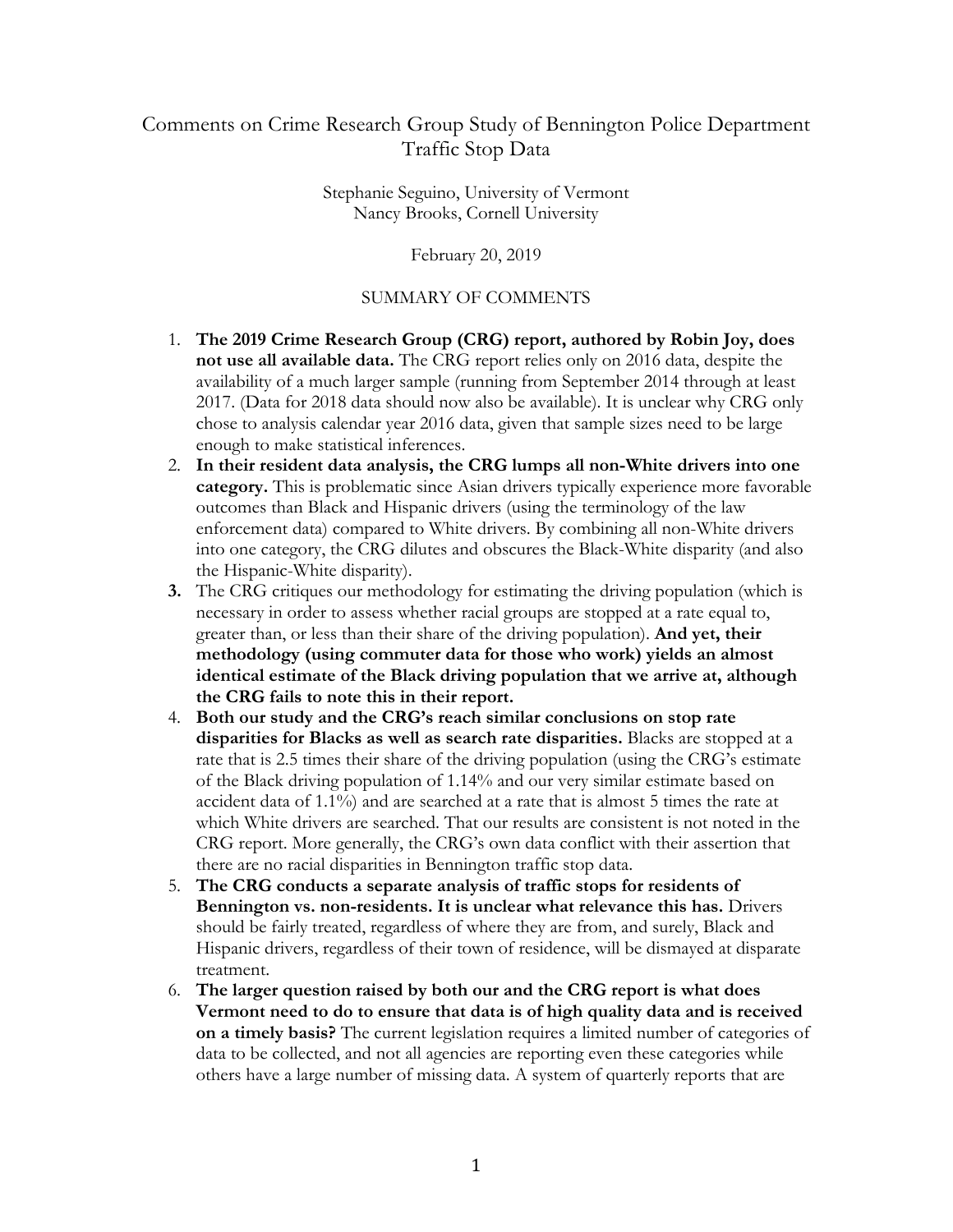standardized would help Vermont to better track trends in racial disparities in traffic policing. A mechanism also needs to found to improve the quality of data submitted.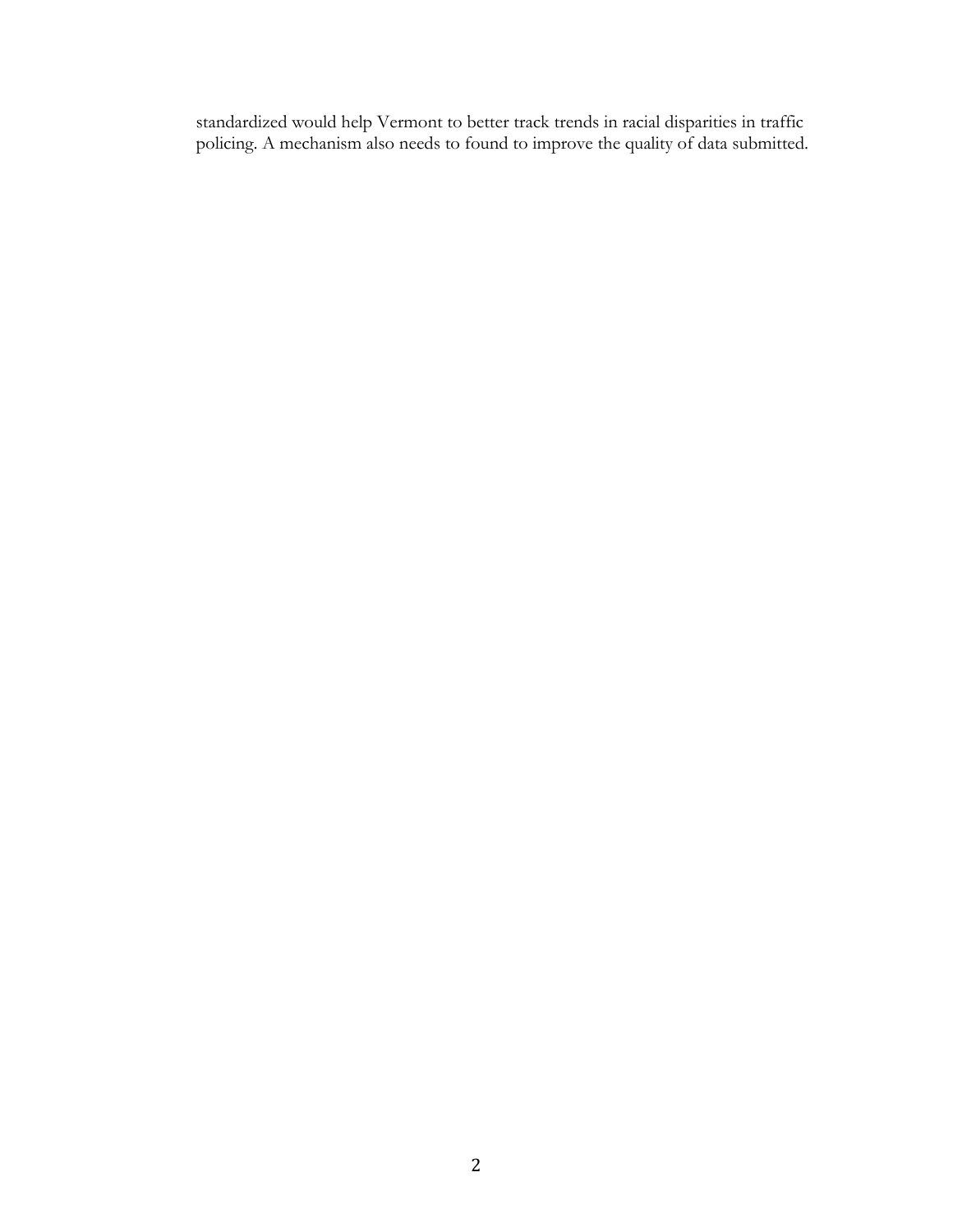# Comments on Crime Research Group Study of Bennington Police Department Traffic Stop Data

## I. INTRODUCTION

 behalf of the Crime Research Group (CRG). We also respond to their critiques of the This brief comments on Joy's (2019) study on Bennington traffic stops for 2016, released on methodology used by Seguino and Brooks (2017). Discussions about methodology are important and we hope that in this brief, we can help to clarify what we believe are sound

# approaches to traffic stop data analysis. II. COMMENTS ON THE CRG STUDY

### *A. Incomplete Data Used in CRG Report*

 2014. Our study used all available Bennington data from that time through March 2016 for a total of 5,208 stops.<sup>1</sup> It is not clear why the CRG study limited itself to the much smaller data set (that is, calendar year 2016 data) that, according to their report, is based on 3,255 stops (it is also puzzling why this number differs from the data on their website that includes only 2,382 incidents). This is especially perplexing because small sample sizes limit the ability to make statistical inferences, as the CRG notes repeatedly in its report and we do in ours. Use of 2014 through 2017 data would result in a sample size that is 3 to 4 times larger than the single year of data CRG chose to analyze, decreasing the small sample size problem. Bennington Police Department began collecting traffic stop data by race in September of

#### *B. Failure to Disaggregate Non-White Driver Data*

 

 In the resident driver analysis, Joy (2019) uses non-White vs. White comparisons instead of disaggregating by race (e.g., White vs. Black, White vs. Asian, White vs. Hispanic). This is a other parts of the country show that Black-White disparities tend to be the largest of any racial group relative to Whites, while in many cases, police treatment of Asian drivers is more then, racial disparities are diluted. CRG's failure to disaggregate non-Whites by race leads traffic stops. major flaw in any kind of race analysis. That is because the data both for Vermont as well in favorable than even of Whites (See Figure 1 below as an example which shows that Blacks and Hispanics are searched at a much higher rate than Whites, while Asian drivers are about half as likely to be searched as White drivers). By combining all non-White racial groups, therefore to misleading interpretations of the degree of racial disparities in Bennington

 $1$  Our subsequent efforts to receive additional data for 2016, as well as 2017 from the Bennington Police Department have proven unsuccessful. The CRG communicated to us via email that it has 2017 Bennington data but it has not yet been posted, and we assume that 2018 data should now also be available.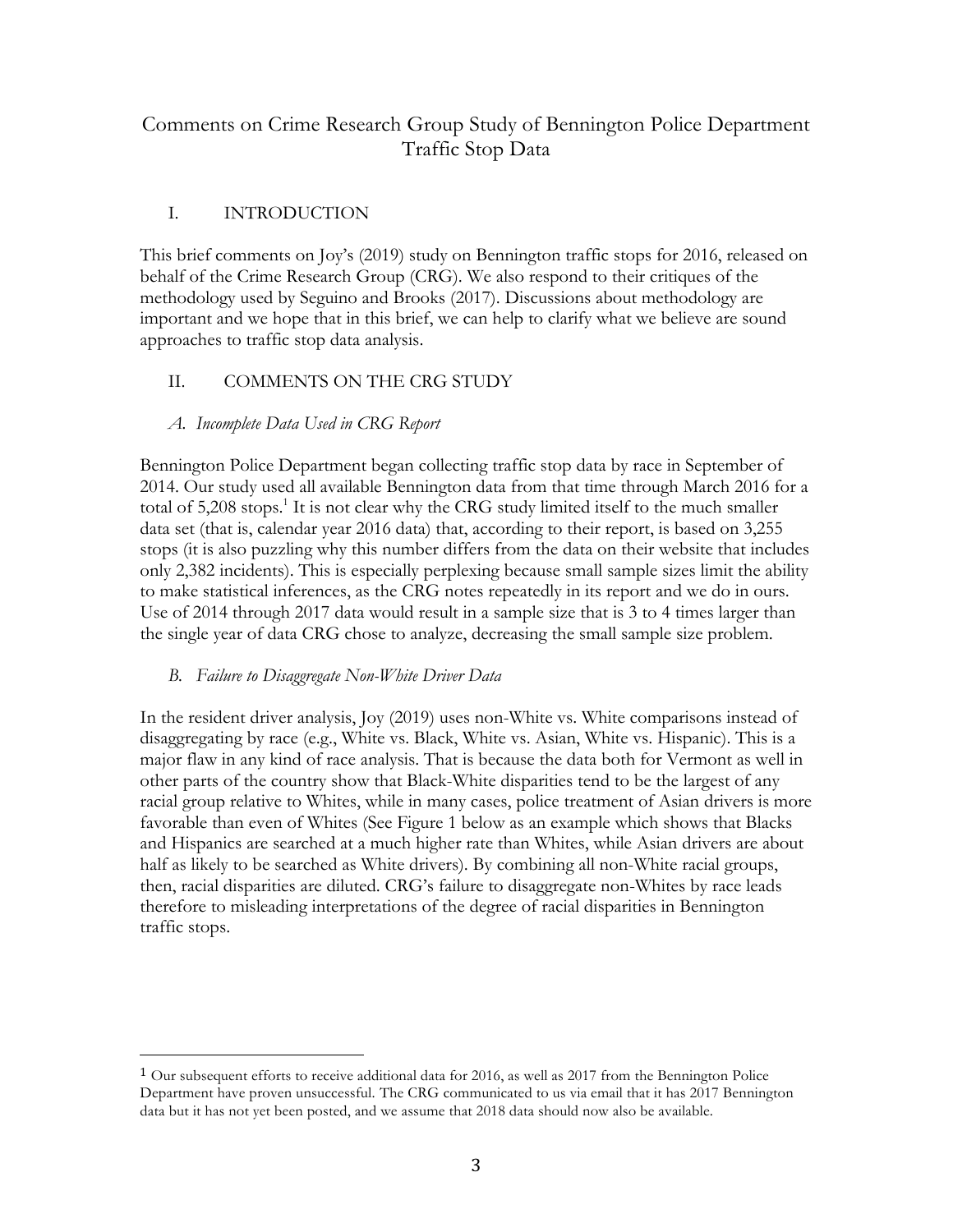#### *C. The Diminishing Returns of Stop Rate Analysis*

 Much of the CRG study focuses on stop rate disparities by race. Analysts working with traffic stop data recognize that while stop rate data are one piece of evidence in assessing racial disparities, it is one of the weakest indicators because of the difficulty in determining data on seven indicators of racial disparities, of which stop rates are only one. This approach permits us to identify patterns across indicators, which is a more robust method for detecting racial disparities. It also avoids the temptation to "cherry pick" the data for just one indicator that yields the hoped-for result. The CRG study mainly focuses on a detailed why CRG did not use all available data for their analysis, especially since data for 2017 and by race. the racial composition of the driving population with any certainty. In our study, we produce analysis of stop data, and this may in part be due to the fact that they used a small sample of 2016 data only, making it difficult to investigate other indicators. It remains a puzzle as to 2018 are now also available (and data for 2015 and one quarter of 2014 are also available). Use of all available data would have allowed them to focus greater attention on post-stop outcomes, which are not subject to the problem of having to estimate the driving population

#### *D. Resident vs. Non-Resident Data*

 residence. Moreover, if there are racial disparities in stop rates and post-stop outcomes, it is are non-residents. The CRG report goes on to make estimates of the share of stops of residents vs. nonresidents of Bennington. It is not clear why this is relevant. Surely, drivers should be stopped based on their driving behavior, not the state their vehicle is registered in or their town of likely to be equally egregious in the eyes of residents of color of Bennington and those who

#### *E. Veil of Darkness Analysis*

 It is sometimes claimed that law enforcement officers cannot identify the race of the driver prior to a stop. The view is that this will be especially the case in nighttime stops. Therefore, a "veil of darkness" analysis—that is, a comparison of night and day time stop rates by race, can be used to identify disparities (and potential bias) in stops of drivers of color. The CRG study attempts to use this approach on Bennington data.

 to. Law enforcement officers have also stated that they may be familiar with the vehicles in their town, knowing who the drivers are, because those drivers had been previously stopped by the police. This test, then, is imperfect. This may not rule out using the test because, as identify and report the limitations of their data and to compare the results from different We have two concerns about their analysis. The first concerns the assumption that law enforcement officers are unable to detect the race of the driver at night, prior to the stop. Law enforcement officers have reported to us in conversations during our study (including in ride-alongs) that they can sometimes identify the race of the driver at night by parking their vehicles at a stop sign under a street light, for example, or because some cruisers have computers which allow them to contact dispatchers to identify the name the car is registered we have noted, all data have their weaknesses. It is, however, important for researchers to approaches to measurement to see if consistent patterns emerge.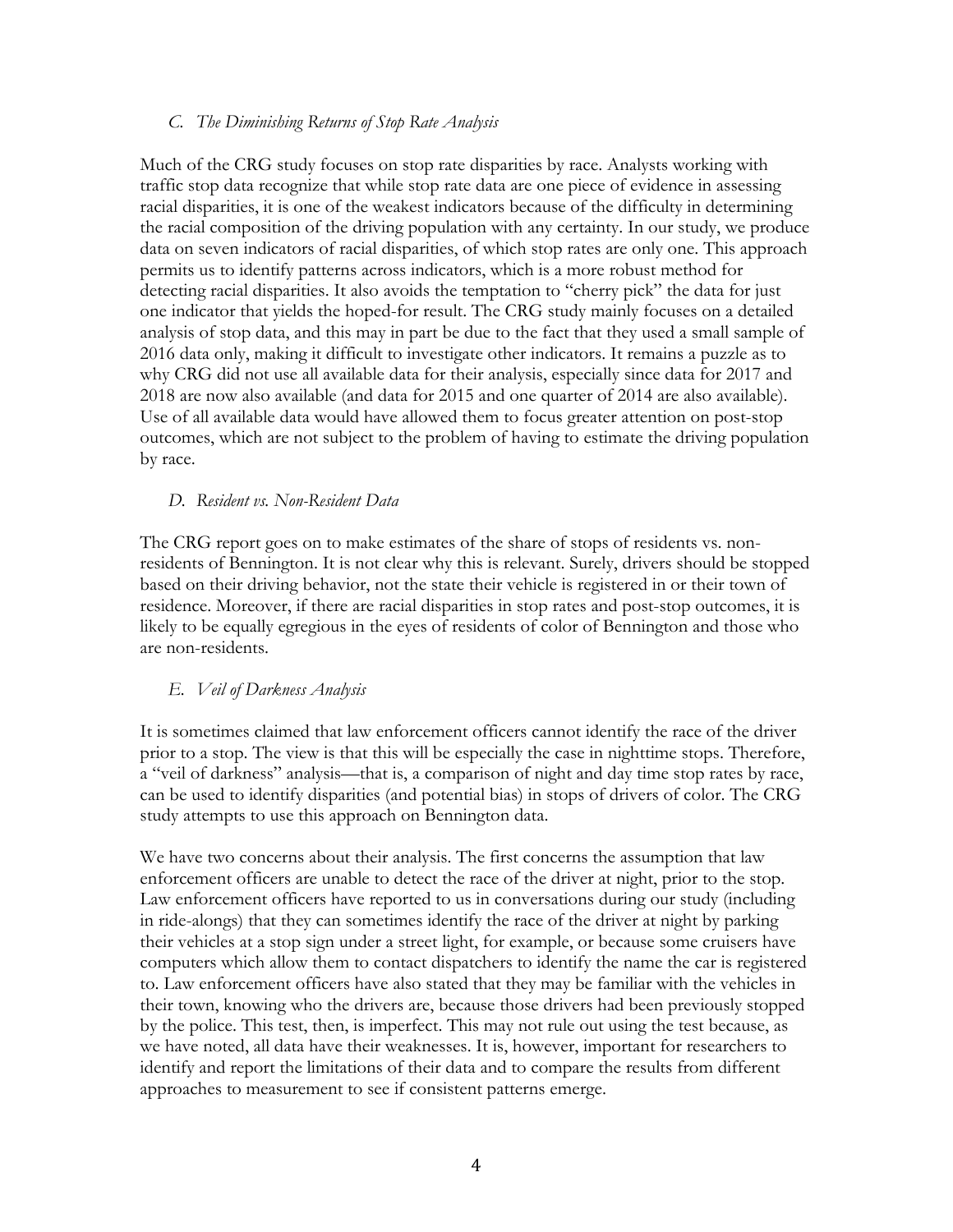asserts that the "Veil of Darkness" analysis shows no racial disparities in stop rates during readily available larger data set, which would have overcome this problem of sample size. The second critique is more serious in regards to the Bennington analysis. The CRG study the day as compared to at night. That assertion cannot be made due to the small sample size (e.g., only 2 or 3 Blacks stopped in the daytime in Tables 11, 12 and 13) which limits the ability to draw firm conclusions. Again, we are puzzled as to why the CRG did not use the

#### *F. Disparities in Post-Stop Outcomes*

 CRG also looks at these indicators. Both they and we find no difference in ticket vs. warning rates between White and Black drivers. Other results on post-stop outcomes, however, merit Post-stop outcomes offer the most reliable data on which to base assessments of racial disparities in traffic policing because once the driver has been stopped, officers have had an opportunity to form a perception of the driver's race. There are four post-stop outcomes considered in our study: tickets vs. warnings, arrest rates, search rates, and hit rates. The further discussion.

1. Arrest rates

 The share of Black drivers arrested in Bennington in 2016 is 3.74% as compared to 0.78% of White drivers. Thus, according to CRG data, Blacks are arrested at a rate that is 4.7 times White drivers as compared to Black drivers, 2.0% for Whites compared to 1.5% for Blacks). The CRG report finds that Blacks are much more likely to be arrested than White drivers. greater than White drivers (3.74%/0.78%). Clearly, the small sample size limits the ability to make statistical inferences, but we note that the CRG study, in concluding no evidence of racial disparities in traffic policing in Bennington, ignores a result that contradicts their conclusion. (Our study for a different time period showed a slightly higher arrest rate of

2. Search Rates

 racial disparity in search rates is calculated by dividing the Black search rate by the White search rate. That disparity in our study is 5.6 compared to 4.7 in the CRG study. In other results then are very similar, even though the time periods differ. This racial disparity in search rates is very wide in both of our studies, but the CRG study does not acknowledge this and instead concludes there are no racial disparities in traffic policing in Bennington. In our study, we found the search rate of Black drivers in Bennington to be 10.5% and of Whites, 1.9%. Our data exclude searches based on a warrant. Recalling that the time period covered by our samples differs, CRG found that the Black search rate was 5.04% in 2016 and 0.68% for White drivers. Again, with the caveat that these are small sample sizes, the words, we found that Black drivers were 5.6 times more likely to be searched than White drivers from September 2014 through March 2016, while the CRG study finds that Black drivers are 4.7 times likely to be searched than White drivers in Bennington in 2016. Our

3. Contraband (Hit Rate) Data

 being found. The argument is that law enforcement officers are rational: they want to Researchers have sought to find a method to test for bias in racial disparities in traffic stops. One method is to compare the percentage of searches by race that result in contraband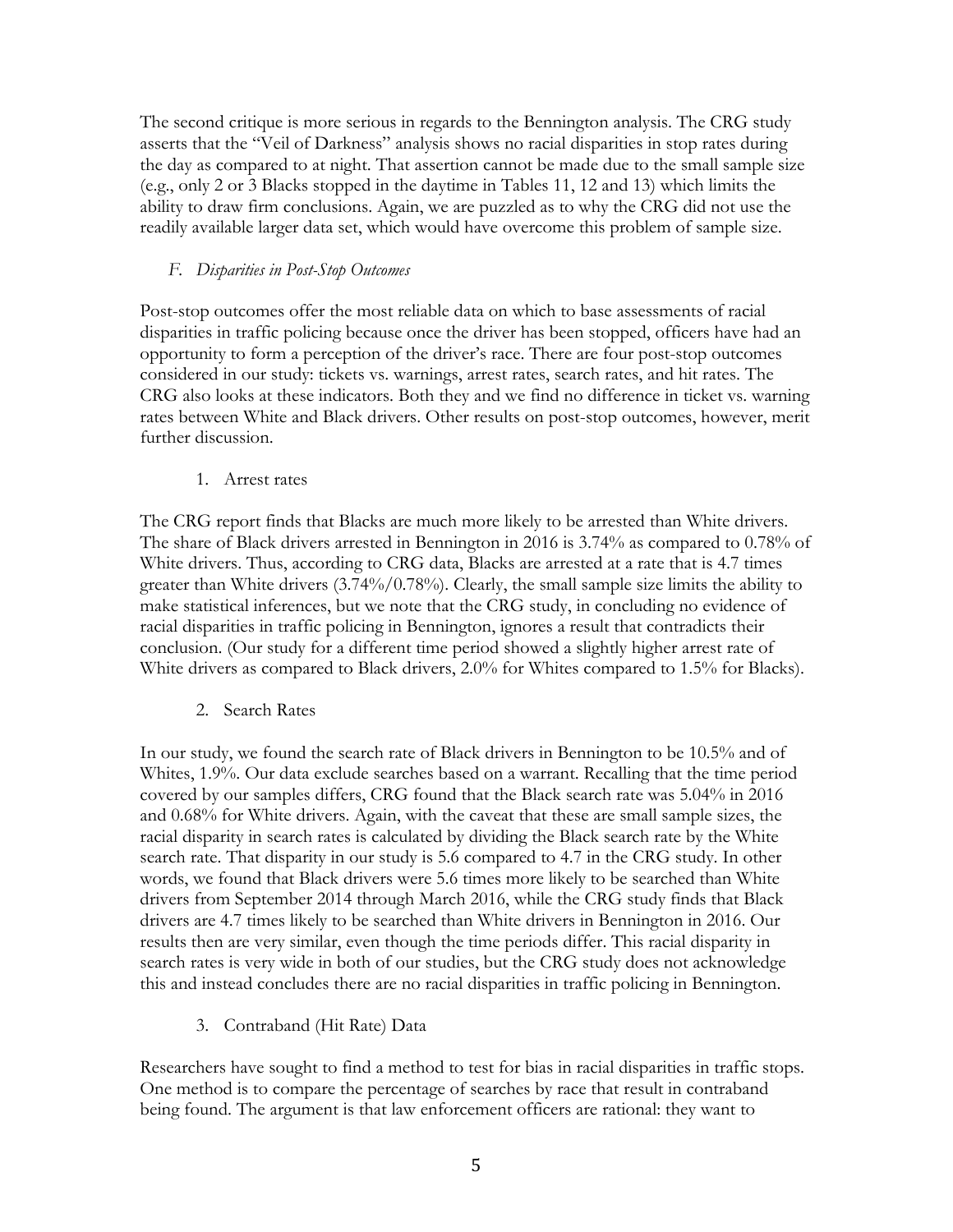minimize fruitless searches. As a result, if police are over-searching drivers of one race, as evidenced by searches that do not result in contraband being found, they will recalibrate their search criteria so that the rate at which contraband is found is the same across all racial groups. As the CRG study notes, there are criticisms of this approach and so results should be viewed with caution.

 Vermont data collection. That is because the legislation does not require law enforcement to identify the type of contraband found. Other states do report the category of contraband found, and we strongly recommend that Vermont adopt this practice. The reason is as cigarettes, to an open container, to marijuana, to stolen goods, to heroin, cocaine and opioids. In the cases of less serious contraband, officers will issue a warning. In the most egregious cases, the driver is arrested. We have two comments on the hit rate data in the CRG report. First, while this is no reflection on CRG, the issue of contraband data in and of itself is a problematic area in follows. In Vermont, contraband may be anything from a 16-year old driving with a pack of

egregious cases, the driver is arrested.<br>In our analysis, we attempted to deal with the lack of specifics on the type of contraband found by calculating 3 separate hit rates: 1) for all searches by race, 2) for searches by race and 3) for searches by race that resulted in an arrest. Law enforcement officers (in personal conversation) frequently make the argument that racial disparities in search rates is based on their belief that drivers of color are transporting drugs to Vermont and they are thus likely to arrested subsequent to a search would be at least equal across racial groups if not higher for Blacks and Hispanics. The current reporting requirements of law enforcement agencies in searches. We found that the searches that yielded contraband of heroin, cocaine and opioids, this category of drugs. It would improve analysis of racial disparities in traffic policing if all agencies were required to report the type of contraband found. that resulted in a ticket or an arrest (thereby dropping searches that resulted in a warning), be searched more frequently. Were this the case, we would expect that the hit rate for drivers Vermont do not allow us to test this hypothesis. In an effort to get at this issue, we asked the Vermont State Police (VSP) to provide us their data on types of contraband found in 2016 were all of White drivers (Seguino and Brooks 2018). No drivers of color were found with

 approach, the CRG did not disaggregate hit rate data by outcome of the search. As such, their finding of a 100% hit rate for Black drivers and 90% hit rate for White drivers is make inferences about whether the hit rate differences are statistically significant). In contrast, in our study, we found Bennington hit rates of approximately 86% for Blacks and 73% for Whites in hits that resulted in a ticket or arrest. But in those searches in which *lower* than for White drivers (7.1% for Black drivers and 11.2% for White drivers). Since the over-searched or Whites were under-searched. Neither our study nor the CRG study, however, has a sample size large enough to make statistical inferences on whether the disparity in Black-White hit rates is statistically significant. Were researchers to have access to all of Bennington's traffic stop data (from September 2014 through 2018), sample sizes would likely be more than adequate for such inferences. In the interim, we used the method of creating three hit rates, as described above. Unlike our opaque because it doesn't differentiate between hits with warnings and those with more serious consequences. (And of course, again, the sample size is very small and so we cannot contraband was found *and* the driver was arrested, we found that the hit rate for Blacks was White hit rate is higher than the Black hit rate, the results suggest that either Blacks were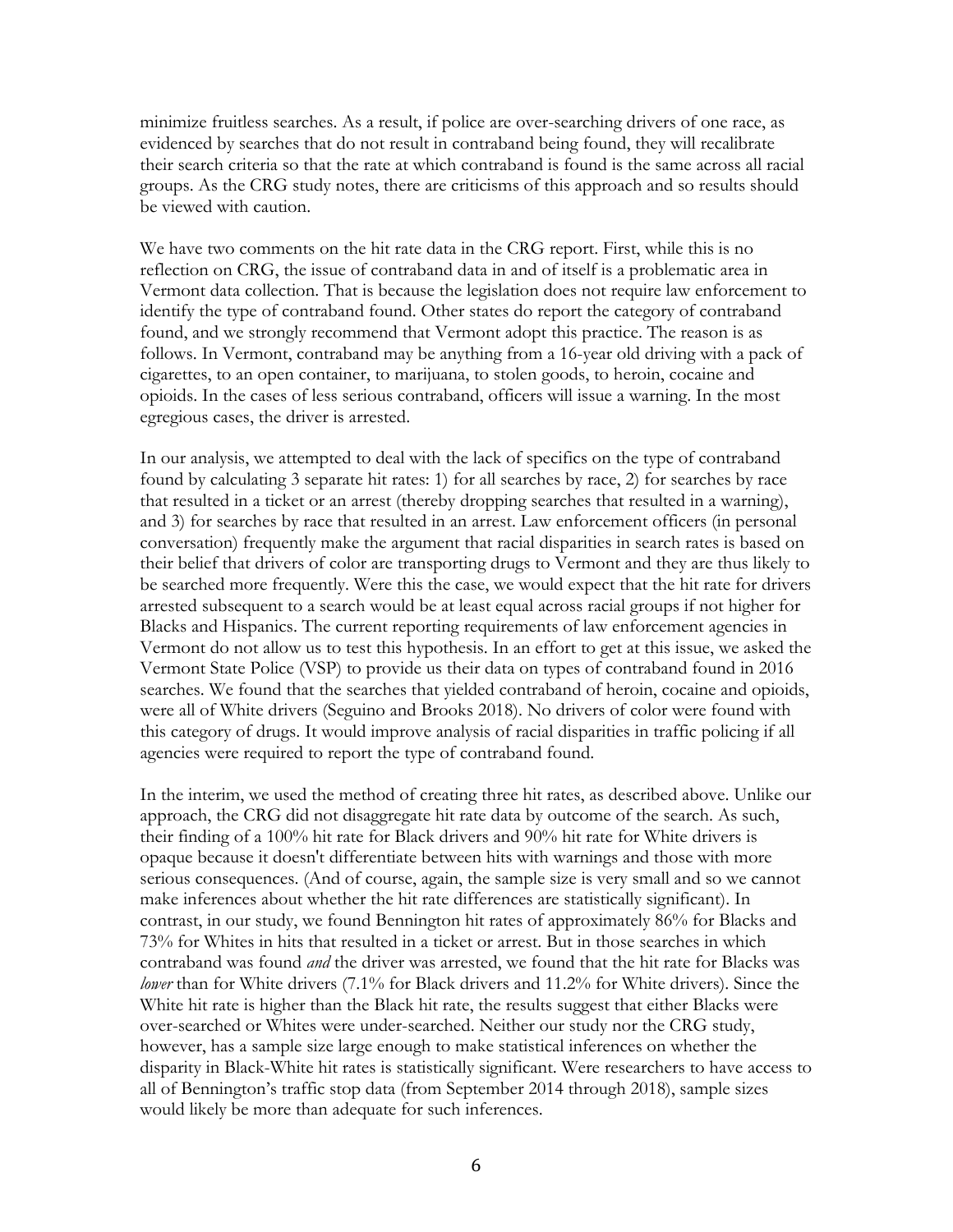4. Use of Regression Analysis to Control for Other Factors

 there is not enough data from Bennington to conduct a regression analysis. Apart from the fact that more data is available than was used by CRG that might permit regression analysis of exclusively Bennington data, it is possible to get at this issue in another way. We were able to conduct an analysis (results are reported in Seguino and Brooks 2018) by combining all searched by race, controlling for age and gender of driver, time of day and day of week of the stop, and reason for the stop. This much larger dataset allows us to make inferences The CRG report notes that it is useful to control for a variety of factors when assessing racial disparities in search and hit rates, using regression analysis. They argue, however, that law enforcement agency data, using a dummy variable to account for search outcomes in individual agencies, including Bennington. In particular, we estimated the odds of being about racial disparities as well as the search behavior of individual agencies.

 We ran several sets of regressions to account for the fact that some agencies failed to provide data on the gender and/or age of the driver as required by law. Our results were similar in the regressions that only controlled for reason for stop, day of week and time of stop to those that also included controls for the age and gender of the driver. We found that statewide, Black drivers were between 2.6 to 3.8 times more likely to be searched than White Asian drivers being searched as compared to White drivers using statewide data for 2012-15.<sup>2</sup> derivers. Figure 1, reported in Seguino and Brooks (2018), shows the odds of Black and

 likely to be searched. The odds of Black drivers being searched at night was roughly 3.1 times greater than White drivers. As noted, we ran several regressions to determine how various factors contribute to the odds that a driver will be searched: 1) one with race only as an explanatory variable, 2) a second with time of day, day of week, reason for stop, law enforcement agency, plus race, 3) a third that added controls for age and gender of drivers, and finally, 4) a regression with all control variables, dropping the agency as a control variable. In all cases, Black and Hispanic drivers are searched at about 3 times the rate of White drivers, while Asian drivers are about half as

times greater than White drivers.<br>We also found that Bennington was 4 times more likely to search drivers of any race than search at a higher rate than many other Vermont agencies. Addison County Sheriff's Department, our baseline agency (Table 1 below). By way of comparison, Burlington was found to search drivers at 1.7 times the rate of Addison County, and Rutland 1.9 times the rate of Addison County. It is instructive that Bennington tends to

 

 <sup>2</sup> Results were similar when we used only 2015 data.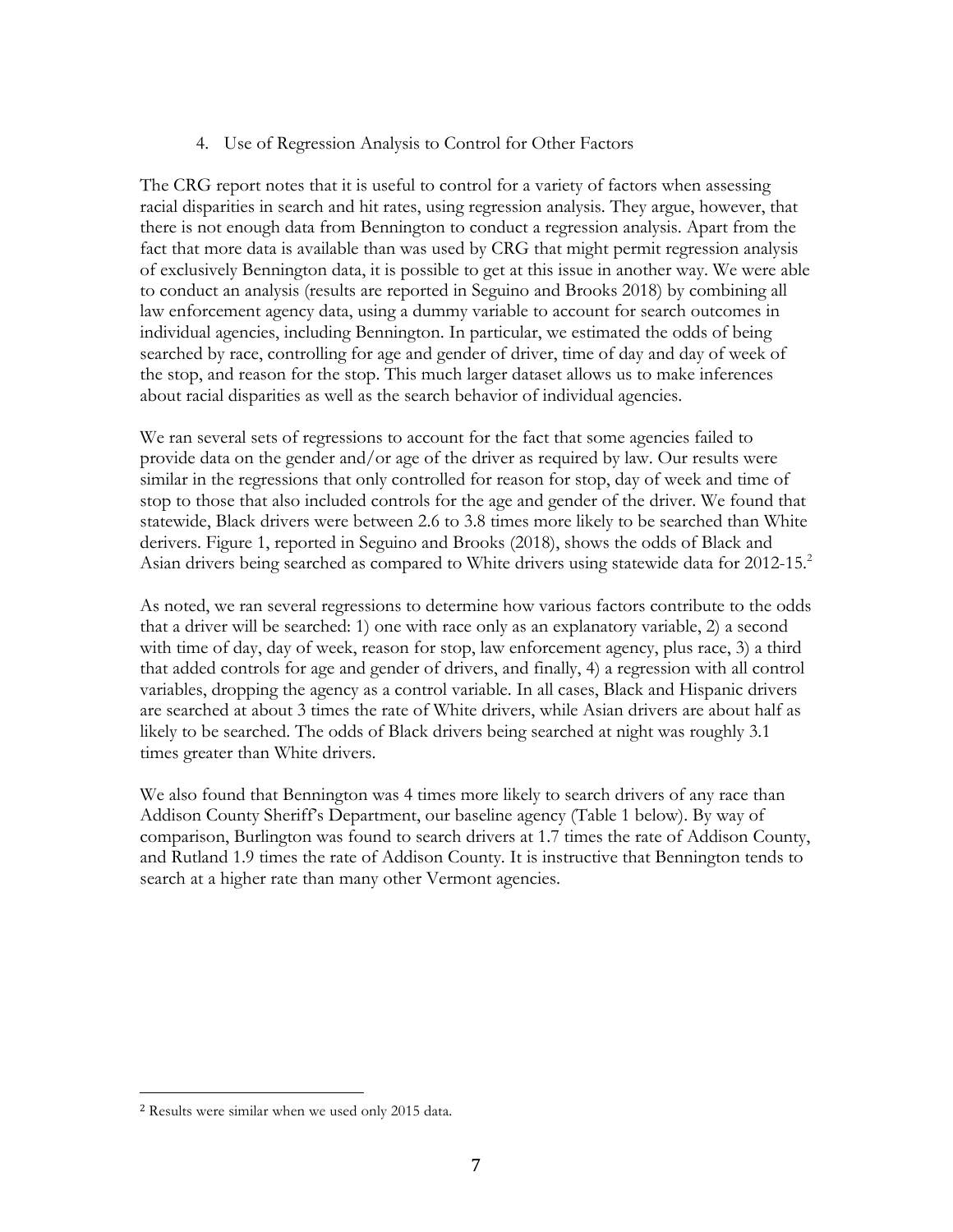

 Figure 1. Relative Odds of Search by Race of Minority as Compared to White Drivers, 2012- 2015

Source: Seguino and Brooks (2018)

 Note: The horizontal (purple) line indicates the situation of a non-White racial group having the same odds of being searched as White drivers. Columns that are above that bar indicate higher odds of a racial group being searched compared to White drivers, and below the bar indicates a lower probability of a search occurring for that racial group compared to White drivers.

#### III. RESPONSE TO CRG CRITIQUES OF SEGUINO AND BROOKS (2017)

#### A. Stop Rate Disparities and Benchmarks

 

 To calculate stop rate disparities, analysts need a good measure of the driving population. All population. All of these are proxies, rather than actual measures of the driving population. benchmarks are estimates of the probability that a driver from a specific racial group will be on the road in a jurisdiction at any given time. Researchers have used Census data, traffic observational surveys, not-at-fault accident data, among others, as estimates of the driving As such, none of these approaches provides a perfect estimate. However, these benchmarks can provide a meaningful baseline to track trends over time.

these data.<sup>3</sup> A preferable and reputable method used in our study is to use racial shares of not-at-fault accident data as a proxy for racial shares of the driving population. Although Among the methods adopted, Census data is often used because of the low cost of accessing

<sup>&</sup>lt;sup>3</sup> Census estimates of racial shares of the entire population and the population over the age of 16 yield very similar results.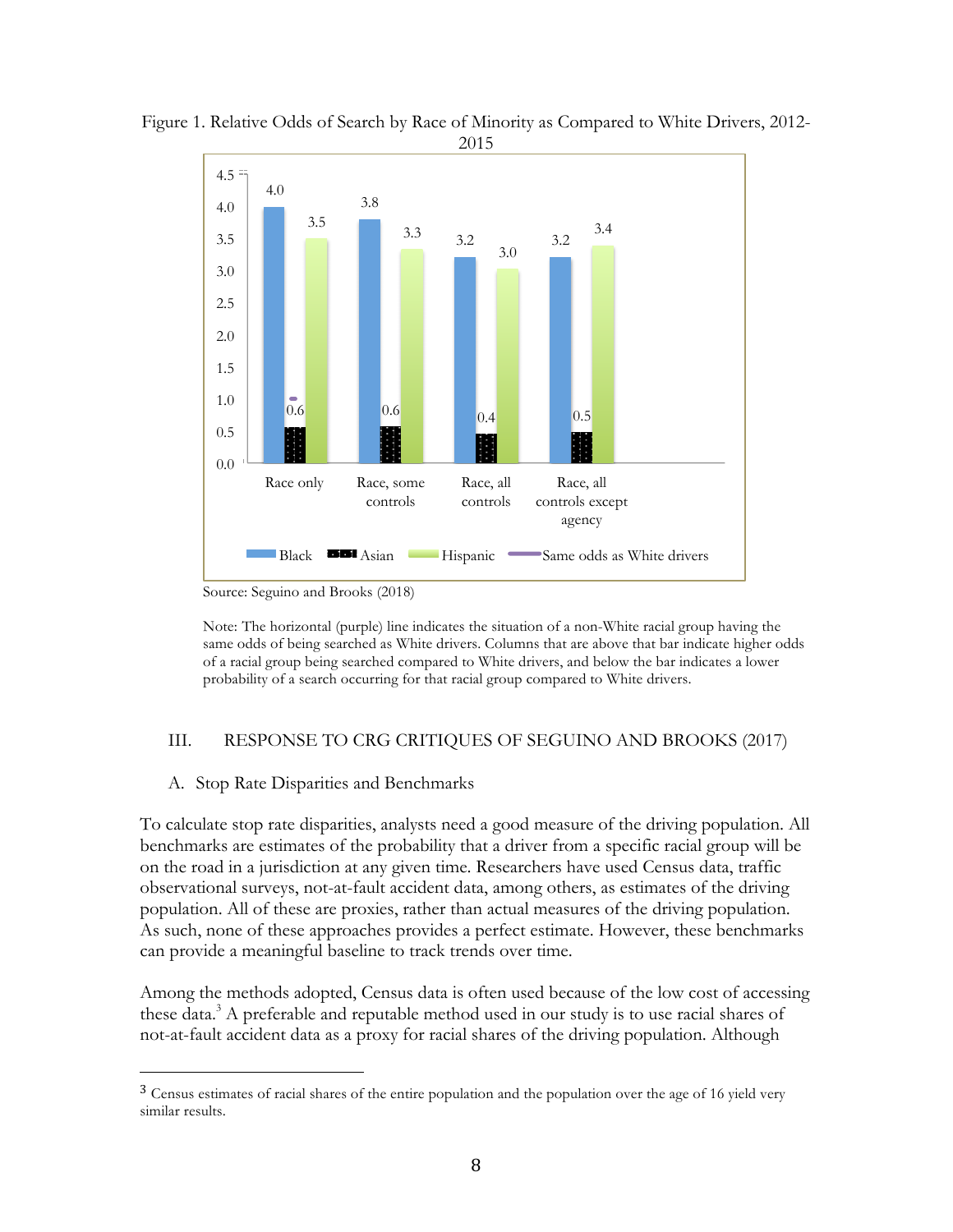missing data by race raises concerns about this measure of racial shares of the driving population, and thus like other measures, is imperfect although for a different reason than whether they yield similar results. Indeed, our results for Bennington yield virtually identical results of the Black driving population as the CRG report. some states do not collect race data in accident reports, Vermont does. A large amount of the others. The CRG acknowledges that this is a good benchmark if missing data are reduced and they, like we, note the missing data problem. In the absence of better measures, however, a strategy that researchers use is to compare (imperfect) data sources to determine

 that approach gave us a 1.1% estimate for the Black driving population (compared to the estimate of the driving population, we reported in our study that Black drivers are 2.5 times Black stop rate of more than 4 times the White rate if we had used the Census data). More specifically, while the CRG claims that our accident data for Bennington is unreliable, Census data which yielded a result of 0.6% of the population). Based on that accident data more likely to be stopped than their share of the driving population. We used the accident data because it is more conservative than the Census data estimate (we would have had a

 Dynamics (LEHD) data to estimate the commuting population, also a viable methodology (though as we note below, this approach too has weaknesses). Strikingly, the CRG's estimate of the Black driving population using LEHD data is 1.14 % (Tables 4 and 5), which rounds the White population, drawing the conclusion that there is no stop rate disparity by race. (In fact, in Table 8 of their study, they drop the data on Black drivers). In the CRG's analysis, the author uses Census's Longitudinal Employer Household to 1.1%. This then is essentially *the same result we arrive at using not-at-fault accident data*. It is puzzling why the CRG report ignores that our two methodologies arrive at the same result for Blacks. Instead, they focus just on the rate of White stops compared to their estimate of

 It should also be pointed out that the CRG method itself has a notable weakness. They use the "Origin-Destination Employment Statistics" from the Census Bureau's LEHD data. This dataset is based on a sample of workers (employed or unemployed) who have paid into *benchmark* data have their limitations since they are only proxies for the driving population. population share for Black drivers is telling – both methods, though imperfect, yield similar LEHD database) yielded a similar estimate of the Black driving population, this provides strong evidence that Black drivers are indeed stopped at 2.5 times their share of the driving the insurance system, thus excluding those who are not employed in such jobs (and therefore excluding those who are self-employed, and the young and retired who may not be employed). In other words, this source of data excludes a wide swath of drivers and is thus not entirely representative of the driving population. The key point we make here is that *all*  That the accident data we used in our study and their LEHD data yielded the same results. Given that our methodology (the state's not-at-fault accident data) and CRG's (the population in Bennington in the years covered by the data.

#### B. Erroneous Interpretations on Stop Rates

 repeatedly says that we stated the Bennington Police Department stops Blacks at 250% *times*  The CRG study erroneously reports our results on Black stop rates. While their report the rate that Whites are stopped (for example, see p. 3), instead we said that Blacks are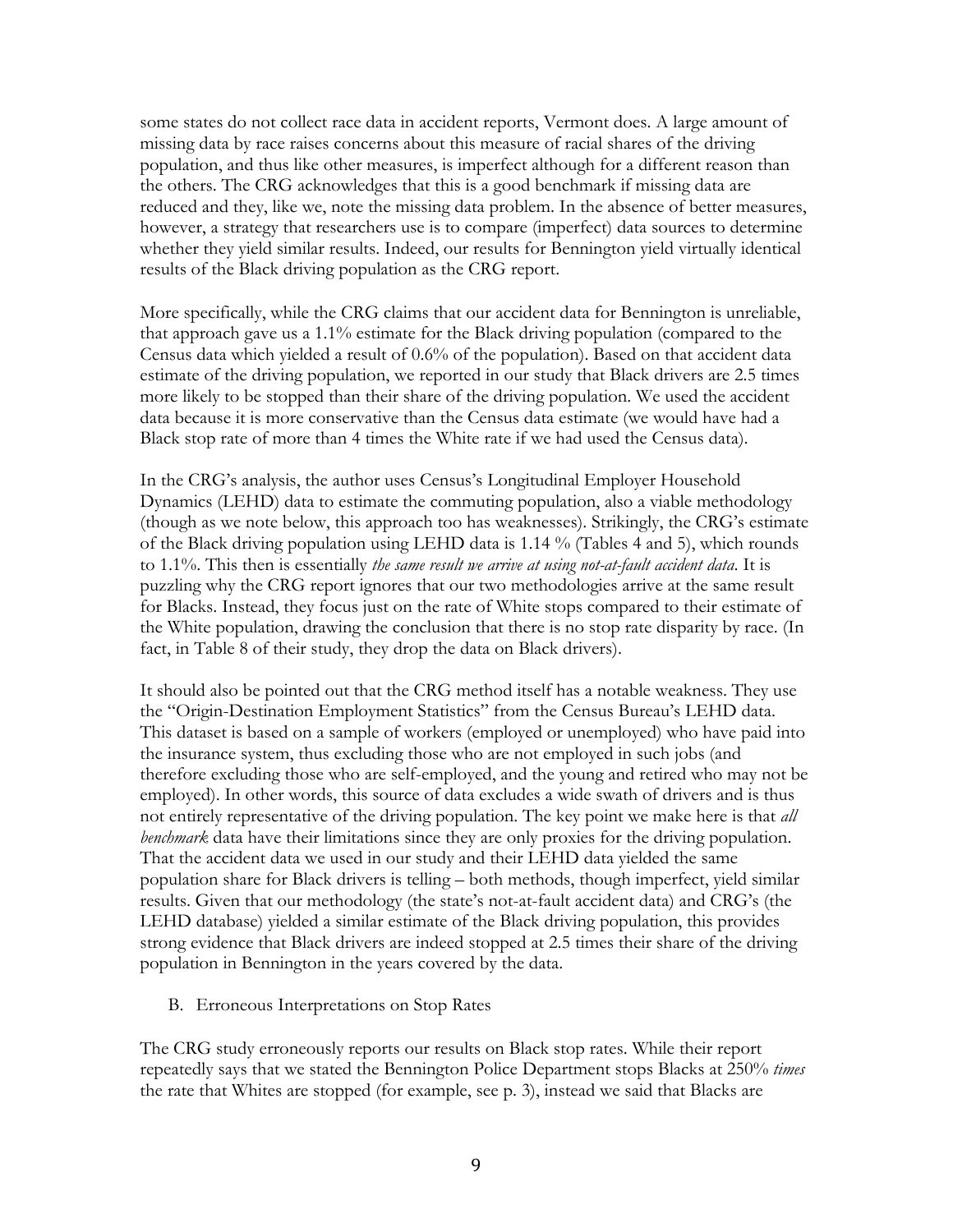stopped at a rate 2.5 times the rate that Whites are stopped in Bennington. Again, their data—but they fail to point that out. comment is puzzling since our finding is almost exactly the same as what is found in their

#### C. Erroneous Assertions on Duplicate Records

 data larger estimates of racial disparities if drivers of color were more likely to have more than one outcome per stop. We addressed that issue in our original report, and yet the CRG asserts that our results are skewed because we fail to remove duplicate records (p. 3 of CRG In cases of more than one outcome of a stop (for example, a driver may have been issued more than one ticket), the incident is recorded multiple times by many law enforcement agencies, one for each outcome. This could skew the results and erroneously contribute to report). This is inaccurate. Specifically, we "de-duplicated" our data through a complex programming procedure, relying on incident numbers, and matching of age, gender, date of birth, and time of day to identify duplicates that were then removed.

#### D. Issues Raised Related to Data Quality

 rates and the rate at which contraband is found (p. 4). As they note, the data that law enforcement agencies have submitted include cases in which an incident report says "No data entry. We meticulously combed the data to address these problems and made decisions on how to treat such inconsistencies. In this particular example, since contraband was found, The overarching issue, we believe, is that greater efforts must be made to improve the quality of the Vermont State Police, which has engaged in extensive training of its troopers with The CRG report raises an interesting issue with regard to the quality of the data on search search" but then "Contraband found." This is contradictory. It is an example of the errors in it is indicative of a search having been conducted and an error in the officer's data entry.<sup>4</sup> We therefore counted the hit rather than discarding this information (as CRG did in its study). of the data and we are hopeful that other law enforcement agencies will follow in the steps notable progress on data quality. Although this is a small point, we highlight this, as the CRG has critiqued the coding method we used. In such cases, they simply drop the observations where there is a contradiction. We don't believe this is a useful approach. This is an example of a gray area in the data that is best resolved by all those involved in data analysis of traffic stop data working together, rather than at cross-purposes to agree on a method to record such circumstances.

E. Other Errors in Report

 

The CRG report claims our study covers the period 2005 to 2015. This is inaccurate. Our study relies on data for 2011 through 2016, although the years of coverage vary by agency. While this may appear to be a minor error on the part of CRG in critiquing our study, it

<sup>&</sup>lt;sup>4</sup> Two caveats are in order. VSP personnel have indicated that at least for the VSP, sometimes drivers are arrested and then contraband is found, thus "No search" is recorded. The number of instances in which we found "No search" but "Contraband found" was, however, relatively small, and among those, instances of arrest without searches were negligible.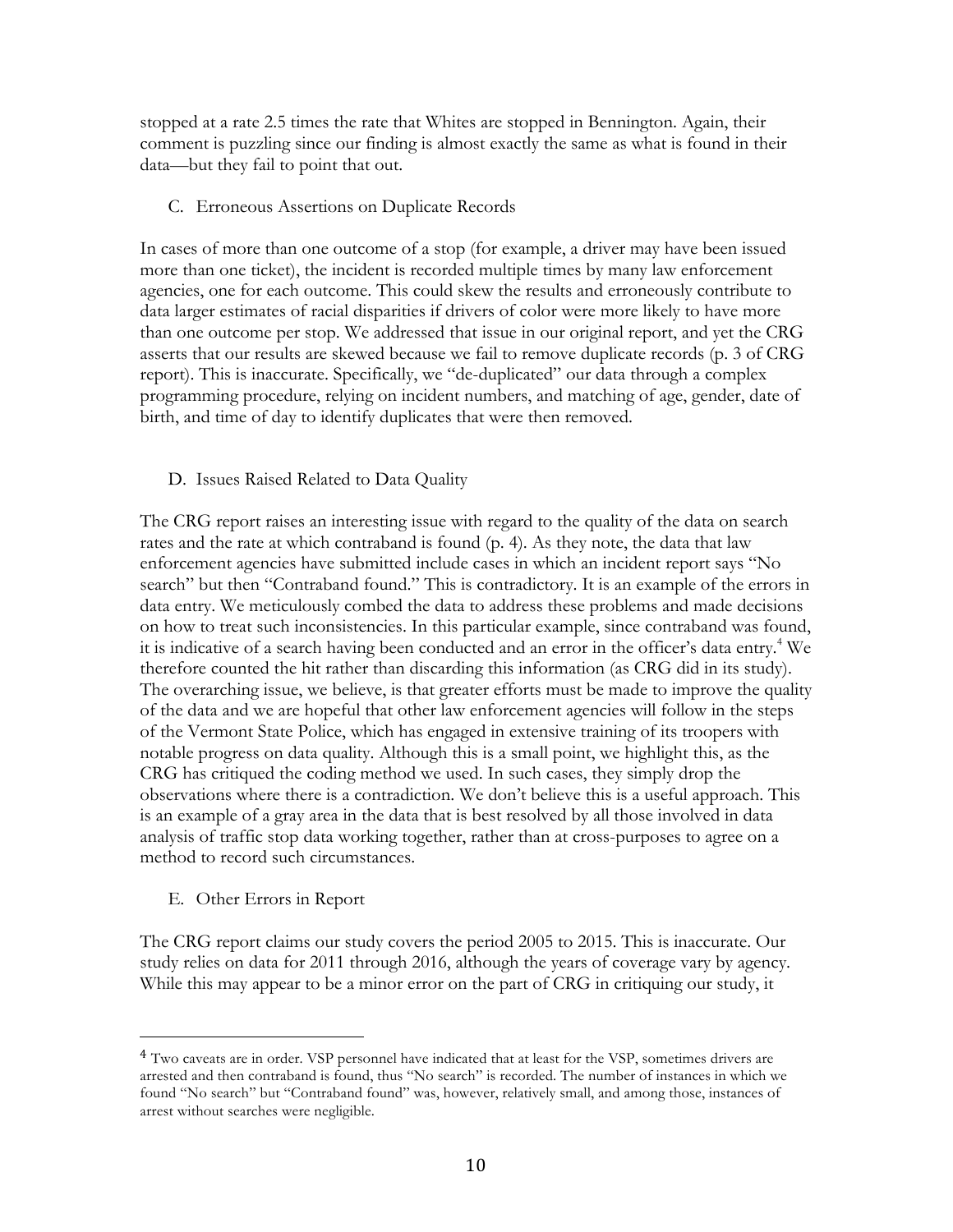raises concerns about the thoroughness with which they read our report and the accuracy of their understanding of that report.

#### REFERENCES

 Joy, Robin. 2019. "An Analysis of Bennington Police Department Traffic Stops for calendar year 2016." Montpelier, VT: Crime Research Group.

Seguino, Stephanie and Nancy Brooks. 2017. "Driving While Black and Brown in Vermont." University of Vermont and Cornell University. https://www.uvm.edu/giee/pdfs/SeguinoBrooks\_PoliceRace\_2017.pdf

Seguino, Stephanie and Nancy Brooks. 2018. "A Deeper Dive into Racial Disparities in Policing in Vermont." 

https://stephanieseguino.weebly.com/uploads/2/3/2/7/23270372/a\_deeper\_dive\_into\_ra cial\_disparities\_in\_policing\_in\_vermont\_3.26\_final.pdf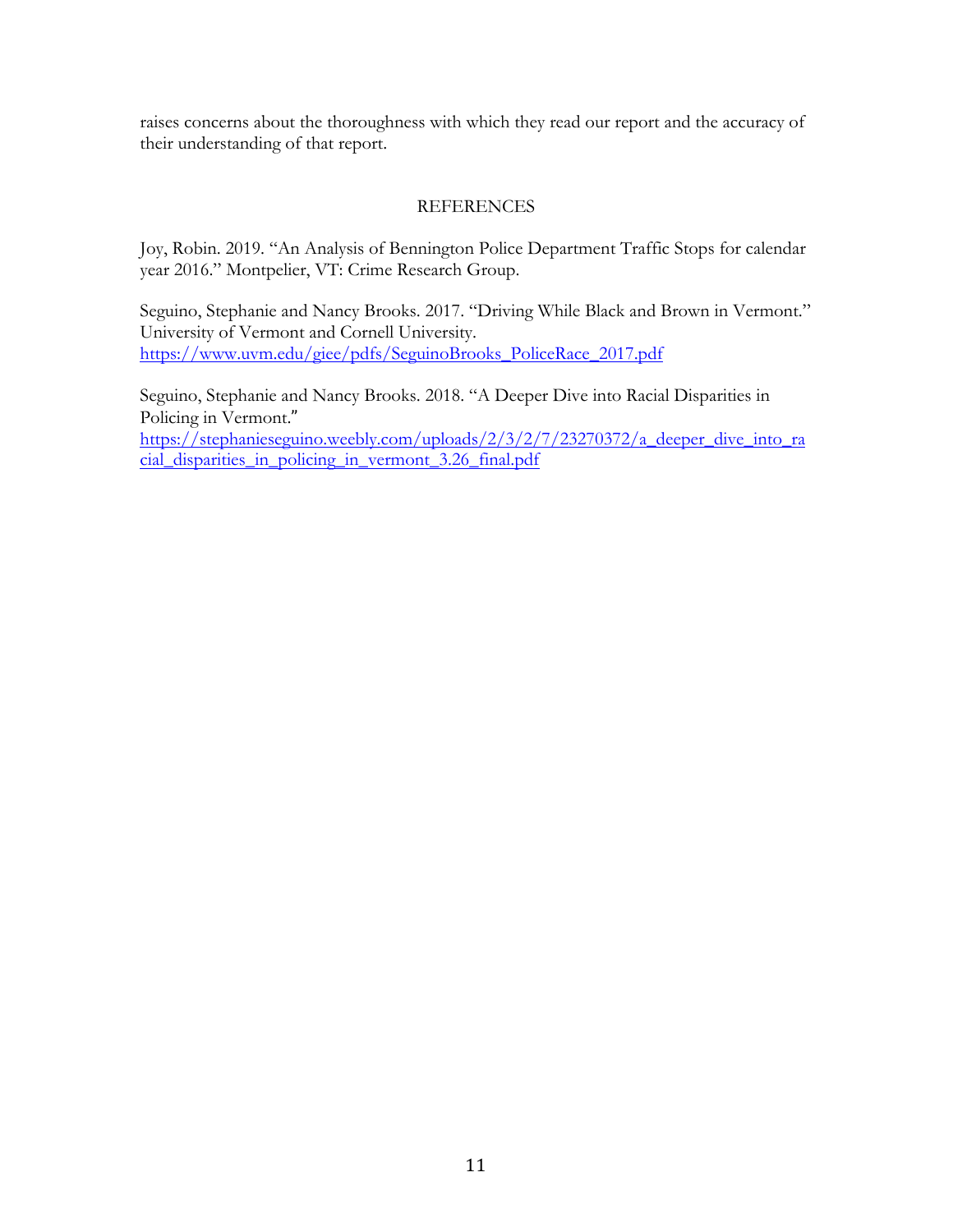|                    | Race only  | Race and<br>controls | Race and all<br>controls | Race and all<br>controls except<br>agency |
|--------------------|------------|----------------------|--------------------------|-------------------------------------------|
| (predict)          |            |                      |                          |                                           |
| Black              | 3.994 ***  | $3.790***$           | $3.210***$               | $3.213***$                                |
|                    | (0.208)    | (0.203)              | (0.189)                  | (0.186)                                   |
| Asian              | $0.559***$ | $0.562***$           | $0.449***$               | $0.478***$                                |
|                    | (0.0939)   | (0.0947)             | (0.0860)                 | (0.0912)                                  |
| Native American    | 2.829 ***  | $3.100***$           | $3.427***$               | $3.193***$                                |
|                    | (0.909)    | (1.003)              | (1.123)                  | (1.044)                                   |
| Hispanic           | 3.498***   | $3.326***$           | $3.022***$               | 3.387***                                  |
|                    | (0.322)    | (0.310)              | (0.294)                  | (0.327)                                   |
| Monday             |            | 0.920                | 0.947                    | 0.978                                     |
|                    |            | (0.0509)             | (0.0557)                 | (0.0573)                                  |
| Saturday           |            | 1.065                | 0.979                    | 0.932                                     |
|                    |            | (0.0563)             | (0.0552)                 | (0.0522)                                  |
| Sunday             |            | 1.050                | 0.950                    | 0.938                                     |
|                    |            | (0.0583)             | (0.0563)                 | (0.0551)                                  |
| Thursday           |            | 1.031                | 1.075                    | $1.110*$                                  |
|                    |            | (0.0545)             | (0.0603)                 | (0.0619)                                  |
| Tuesday            |            | 0.963                | 0.981                    | 1.007                                     |
|                    |            | (0.0529)             | (0.0579)                 | (0.0591)                                  |
| Wednesday          |            | 0.947                | 1.010                    | 1.038                                     |
|                    |            | (0.0519)             | (0.0586)                 | (0.0600)                                  |
| Investigatory Stop |            | 6.564***             | 5.978 ***                | 5.735***                                  |
|                    |            | (0.390)              | (0.389)                  | (0.359)                                   |
| Suspicion of DWI   |            | 9.434***             | $8.637***$               | 6.686***                                  |
|                    |            | (1.219)              | (1.175)                  | (0.890)                                   |
| Unknown            |            | 3.508***             | $5.004***$               | 4.491***                                  |
|                    |            | (0.391)              | (0.689)                  | (0.564)                                   |
| Vehicle Equipment  |            | $1.599***$           | $1.432***$               | $1.479***$                                |
|                    |            | (0.0569)             | (0.0542)                 | (0.0543)                                  |
| <b>Barre City</b>  |            | 0.796                |                          |                                           |
|                    |            | (0.592)              |                          |                                           |
| <b>Barre Town</b>  |            | 2.058**              | 1.488                    |                                           |
|                    |            | (0.625)              | (0.454)                  |                                           |
| Bennington         |            | $4.241***$           |                          |                                           |
|                    |            | (1.042)              |                          |                                           |
| Brandon            |            | $6.435***$           | 4.082 ***                |                                           |

Table 1. The Odds of Being Searched by Race Relative to White Drivers, All Vermont, 2012-15  $\overline{\phantom{0}}$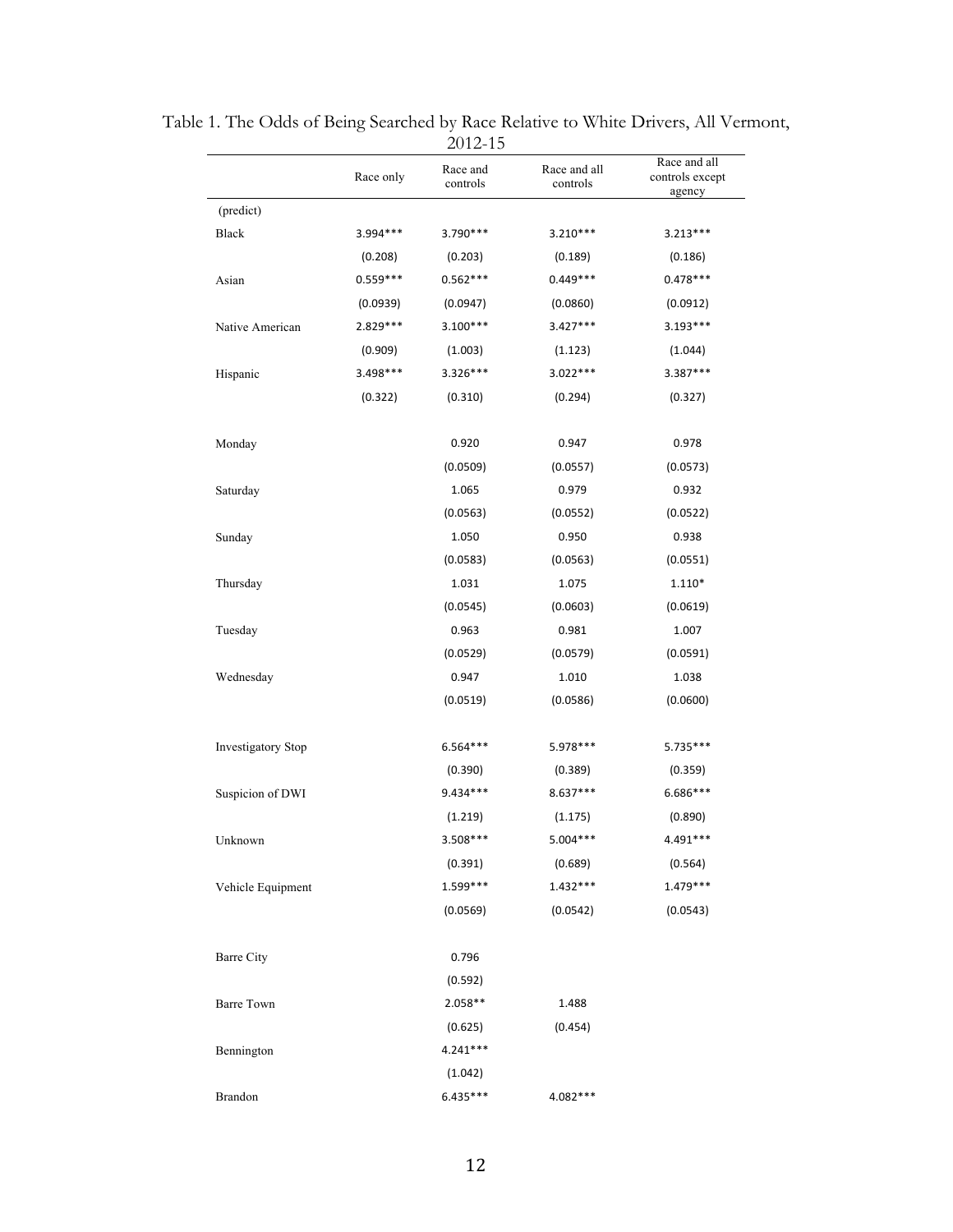|                 | (1.659)    | (1.070)    |
|-----------------|------------|------------|
| Brattleboro     | 0.777      | 0.664      |
|                 | (0.238)    | (0.204)    |
| Bennington      |            |            |
| Burlington      | 1.718 **   | 1.087      |
|                 | (0.403)    | (0.257)    |
| Colchester      | $2.423***$ | $2.440**$  |
|                 | (0.611)    | (0.907)    |
| Essex           | 0.869      |            |
|                 | (0.273)    |            |
| Grand Isle      | $0.305**$  | $0.252***$ |
|                 | (0.142)    | (0.118)    |
| Hinesburg       | 1.468      | 1.073      |
|                 | (0.686)    | (0.504)    |
| Manchester      | 2.292***   | 1.593      |
|                 | (0.692)    | (0.486)    |
| Middlebury      | 8.831 ***  | 5.405***   |
|                 | (2.287)    | (1.417)    |
| Milton          | 1.263      | 0.896      |
|                 | (0.374)    | (0.266)    |
| Montpelier      | 0.863      | 0.653      |
|                 | (0.278)    | (0.215)    |
| Northfield      | $3.081***$ |            |
|                 | (1.207)    |            |
| Randolph        | 4.602 ***  |            |
|                 | (1.912)    |            |
| Rutland         | $1.922***$ | 1.358      |
|                 | (0.466)    | (0.333)    |
| S. Burlington   | 1.016      |            |
|                 | (0.264)    |            |
| Springfield     | 1.306      | 1.106      |
|                 | (0.357)    | (0.304)    |
| St. Albans      | 1.490      | 1.002      |
|                 | (0.405)    | (0.274)    |
| St. Johnsbury   | 1.286      | 0.925      |
|                 | (0.359)    | (0.260)    |
| <b>UVM</b>      | 1.829 **   | 0.610      |
|                 | (0.454)    | (0.185)    |
| VSP Bradford    | 1.328      | 1.081      |
|                 | (0.322)    | (0.263)    |
| VSP_Brattleboro | $3.601***$ | 2.972 ***  |
|                 | (0.832)    | (0.690)    |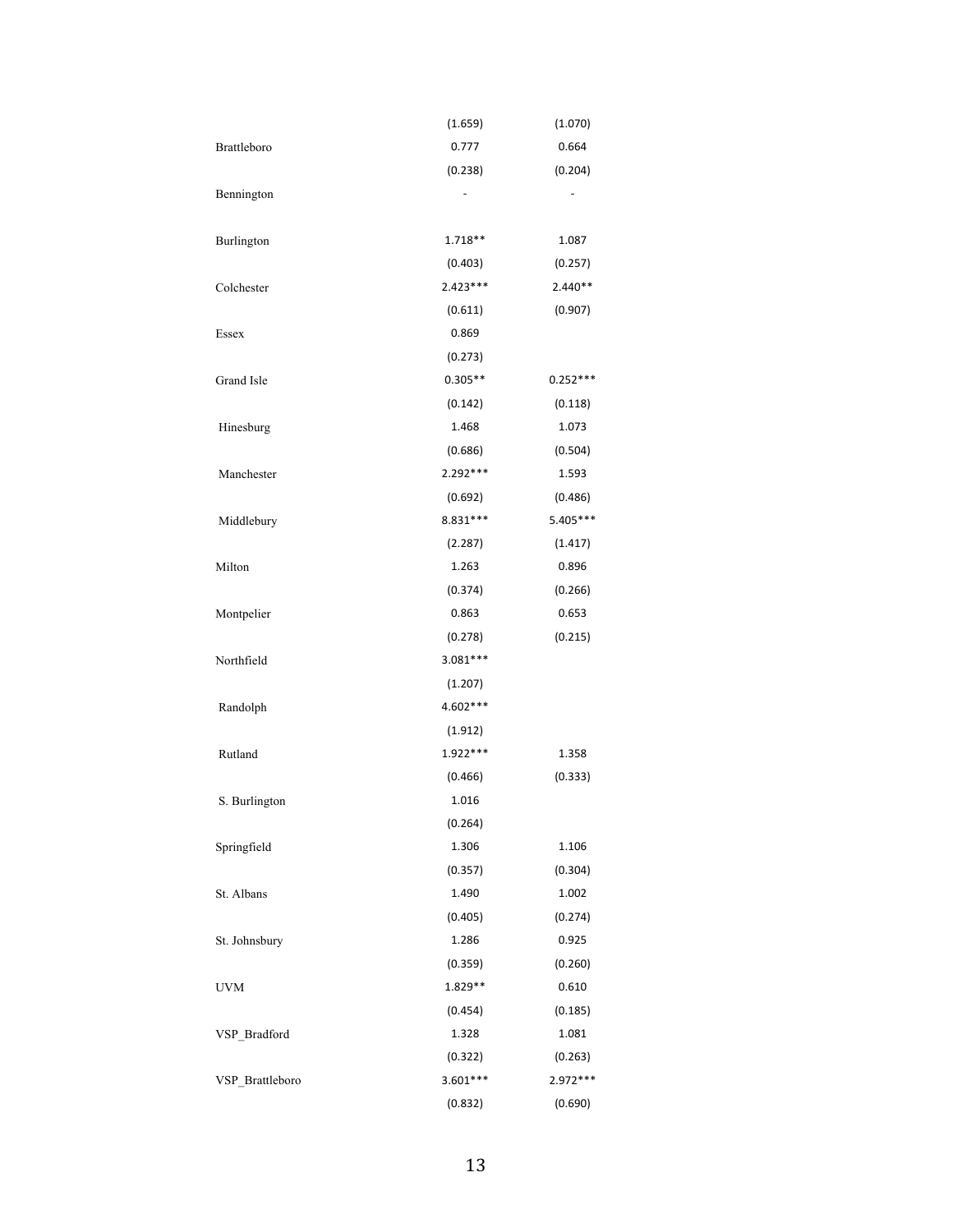| VSP_Derby            |             | $0.172***$   | $0.121***$  |             |
|----------------------|-------------|--------------|-------------|-------------|
|                      |             | (0.0757)     | (0.0531)    |             |
| VSP_Headquarters 1   |             | $2.780***$   | $2.811***$  |             |
|                      |             | (0.646)      | (0.656)     |             |
| VSP_Headquarters 2   |             | $6.570***$   | $6.184***$  |             |
|                      |             | (3.675)      | (3.528)     |             |
| VSP_Middlesex        |             | $1.594**$    | 1.217       |             |
|                      |             | (0.374)      | (0.287)     |             |
| VSP_New Haven        |             | $3.076***$   | $2.310***$  |             |
|                      |             | (0.712)      | (0.538)     |             |
| VSP_Rockingham       |             | $3.229***$   | $2.639***$  |             |
|                      |             | (0.747)      | (0.613)     |             |
| VSP_Royalton         |             | $1.759**$    | 1.304       |             |
|                      |             | (0.413)      | (0.308)     |             |
| VSP_Rutland          |             | $1.620**$    | 1.157       |             |
|                      |             | (0.385)      | (0.277)     |             |
| VSP_Shaftsbury       |             | 2.896 ***    | $2.271***$  |             |
|                      |             | (0.673)      | (0.531)     |             |
| VSP_St. Albans       |             | $1.700**$    | 1.106       |             |
|                      |             | (0.402)      | (0.263)     |             |
| VSP_St. Johnsbury    |             | 0.864        | $0.573**$   |             |
|                      |             | (0.222)      | (0.148)     |             |
| VSP_Williston        |             | $3.243***$   | $2.161***$  |             |
|                      |             | (0.748)      | (0.501)     |             |
| Vergennes            |             | 4.954 ***    | $3.214***$  |             |
|                      |             | (1.353)      | (0.888)     |             |
| Williston            |             | 4.229 ***    | $3.058***$  |             |
|                      |             | (0.985)      | (0.717)     |             |
| Winooski             |             | 2.838 ***    |             |             |
|                      |             | (0.708)      |             |             |
| Male                 |             |              | $2.075***$  | 2.088***    |
|                      |             |              | (0.0806)    | (0.0809)    |
| Age                  |             |              | $0.942***$  | $0.943***$  |
|                      |             |              | (0.00148)   | (0.00147)   |
| Morning (4AM - Noon) |             |              | $0.611***$  | $0.649***$  |
|                      |             |              | (0.0308)    | (0.0320)    |
| Night (8PM - 4AM)    |             |              | $1.281***$  | $1.273***$  |
|                      |             |              | (0.0462)    | (0.0447)    |
| Constant             | $0.0103***$ | $0.00380***$ | $0.0226***$ | $0.0337***$ |
|                      | (0.000164)  | (0.000859)   | (0.00528)   | (0.00235)   |